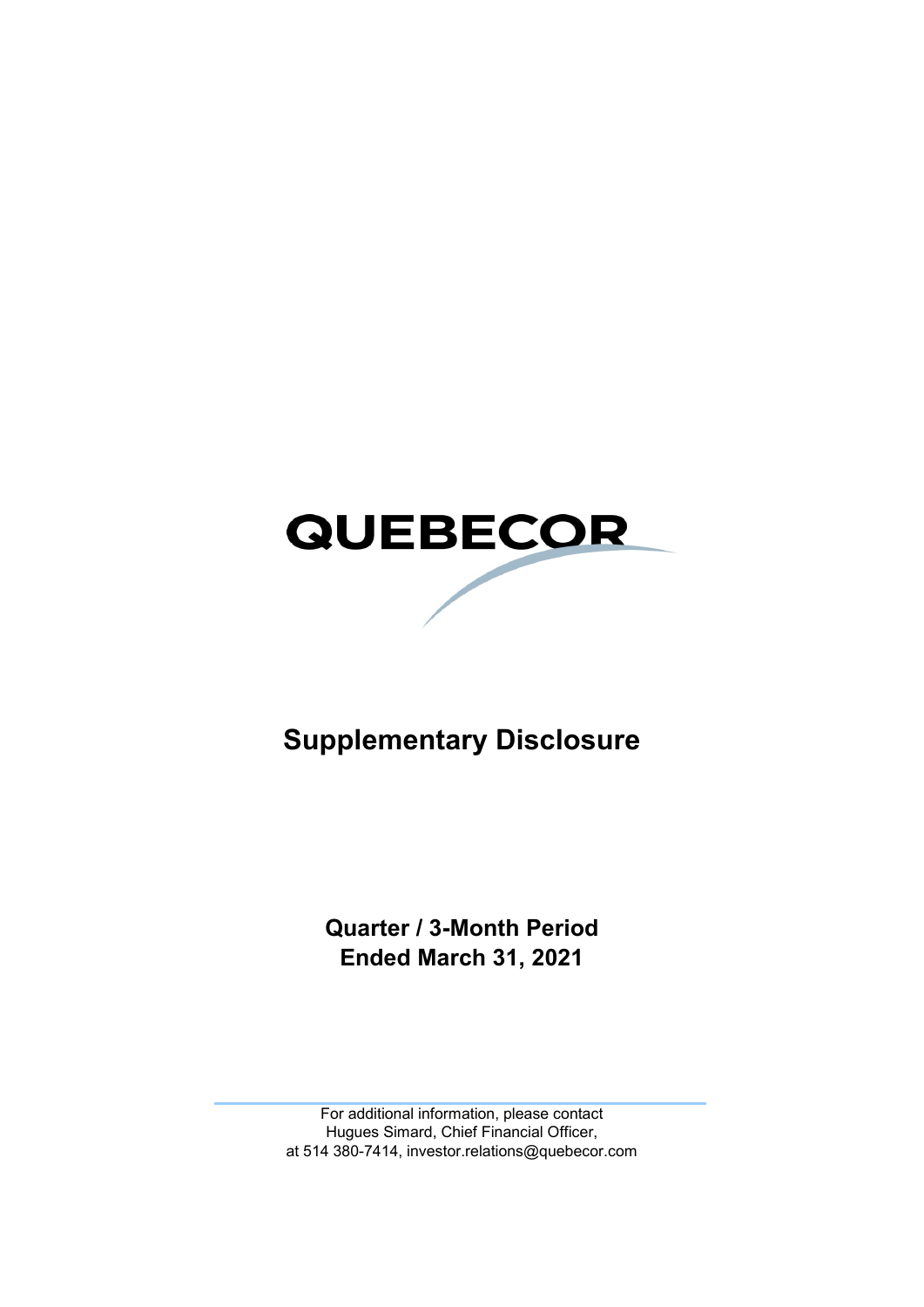#### **Supplementary Disclosure March 31, 2021 Net Income Attributable to Shareholders**

|                                                                                                                                            | <b>1st Quarter</b> |        | YTD    |        |
|--------------------------------------------------------------------------------------------------------------------------------------------|--------------------|--------|--------|--------|
|                                                                                                                                            | 2021               | 2020   | 2021   | 2020   |
| Net income per share (basic)                                                                                                               | \$0.49             | \$0.52 | \$0.49 | \$0.52 |
| Net income, before gains and losses on<br>valuation and translation of financial instruments,<br>unusual items and discontinued operations | \$0.52             | \$0.44 | \$0.52 | \$0.44 |

#### **Reconciliation of earnings per share**

|                                                                                                         | <b>1st Quarter</b> |        | <b>YTD</b> |        |  |
|---------------------------------------------------------------------------------------------------------|--------------------|--------|------------|--------|--|
|                                                                                                         | 2021               | 2020   | 2021       | 2020   |  |
|                                                                                                         |                    |        |            |        |  |
| Net income per share, before gains and losses on<br>valuation and translation of financial instruments, |                    |        |            |        |  |
| unusual items and discontinued operations                                                               | \$0.52             | \$0.44 | \$0.52     | \$0.44 |  |
| Other adjusments <sup>1</sup> :                                                                         |                    |        |            |        |  |
| Unusual items                                                                                           | (0.01)             | (0.01) | (0.01)     | (0.01) |  |
| (Loss) gain on valuation and translation                                                                |                    |        |            |        |  |
| of financial instruments                                                                                | (0.02)             | 0.08   | (0.02)     | 0.08   |  |
| Discontinued operations                                                                                 |                    | 0.01   |            | 0.01   |  |
| Total                                                                                                   | (0.03)             | 0.08   | (0.03)     | 0.08   |  |
| Reported net income per share (basic)                                                                   | \$0.49             | \$0.52 | \$0.49     | \$0.52 |  |

<sup>1</sup> After taxes and non-controlling interest.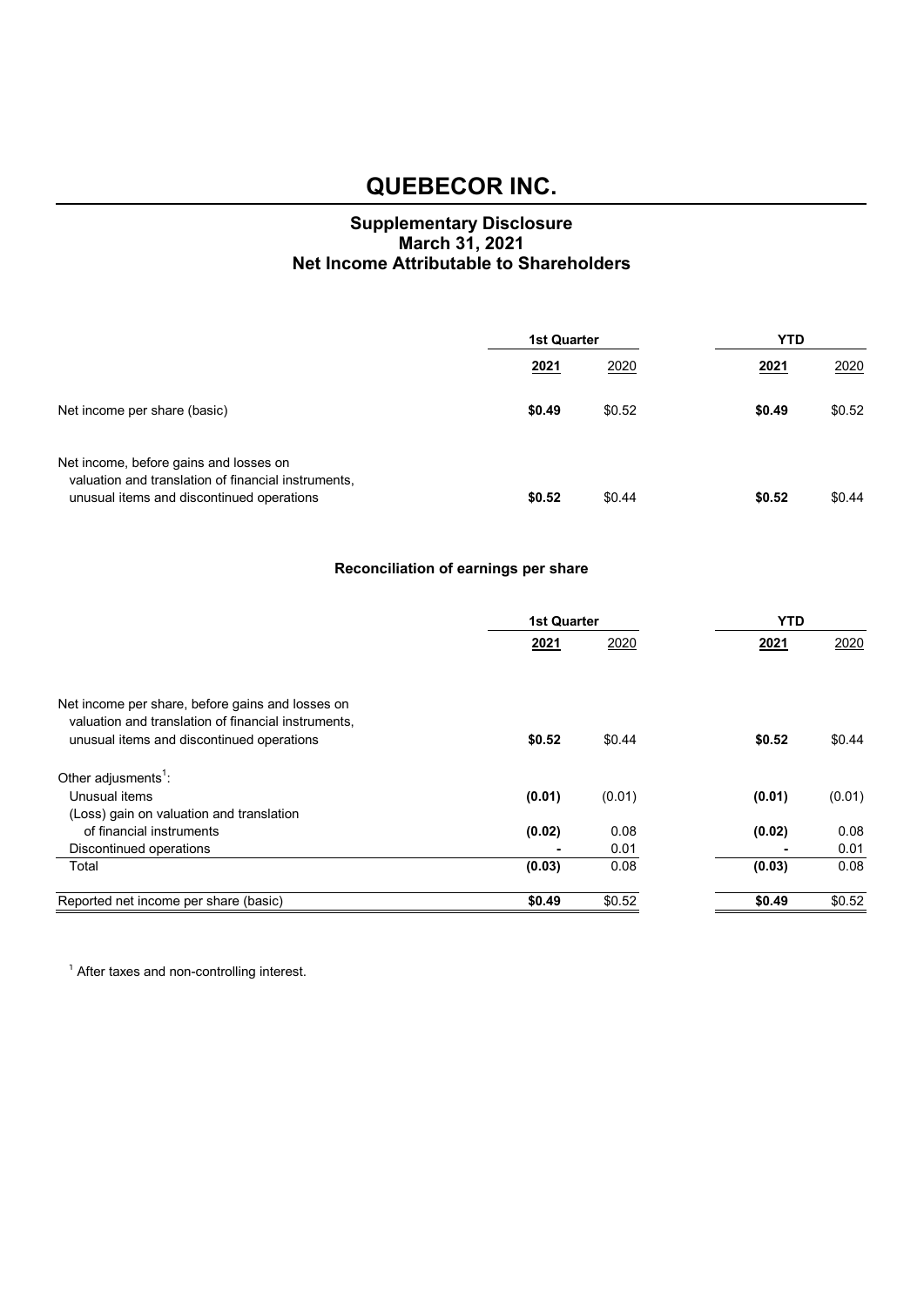#### **Supplementary Disclosure March 31, 2021 Capital Structure**

(all amounts in millions of Canadian dollars)

| Quebecor Inc.                                                 |            |
|---------------------------------------------------------------|------------|
| Mortgage loan due in 2022                                     | \$<br>45.6 |
|                                                               | \$<br>45.6 |
| Quebecor Media Inc.                                           |            |
| Revolving credit facility due in 2022 (availability: \$300)   | \$         |
| 5 3/4% Senior Notes due in 2023                               | 1,069.1    |
| 6 5/8% Senior Notes due in 2023                               | 500.0      |
|                                                               | 1,569.1    |
| <b>Videotron Ltd.</b>                                         |            |
| Revolving credit facility due in 2023 (availability: \$1,500) |            |
| 5% Senior Notes due in 2022                                   | 1,005.0    |
| 5 3/8% Senior Notes due in 2024                               | 753.7      |
| 5 5/8% Senior Notes due in 2025                               | 400.0      |
| 5 3/4% Senior Notes due in 2026                               | 375.0      |
| 5 1/8% Senior Notes due in 2027                               | 753.7      |
| 4 1/2% Senior Notes due in 2030                               | 800.0      |
| 3 1/8% Senior Notes due in 2031                               | 650.0      |
|                                                               | 4,737.4    |
| <b>TVA Group Inc.</b>                                         |            |
| Revolving credit facility due in 2022 (availability: \$75)    | 24.0       |
|                                                               | 24.0       |
| Other debt                                                    |            |

| <b>Total Quebecor Media Inc.</b>                                                          | 6,330.5 |
|-------------------------------------------------------------------------------------------|---------|
| TOTAL LONG-TERM DEBT 1                                                                    | 6,376.1 |
| <b>Bank indebtedness</b>                                                                  | 3.3     |
| Exchangeable debentures - Quebecor Inc.                                                   | 2.1     |
| Convertible debentures (cost if settled in cash at maturity) - Quebecor Inc. <sup>2</sup> | 154.5   |
| Lease liabilities                                                                         | 179.4   |
| (Asset) liability related to derivative financial instruments                             | (534.3) |
| Cash and cash equivalents:                                                                |         |
| TVA Group Inc.                                                                            | 2.4     |
| Other                                                                                     | 756.9   |

**\$ 759.3**

 $^1$  Excludes changes in the fair value of long-term debt related to hedged interest rate risk and financing fees. See Note 9 to Consolidated Financial Statements.

 $^2$  Based on the market value of a number of shares obtained by dividing the outstanding principal amount by the market price of a Quebecor Inc. Class B share on March 31, 2021, subject to a floor price of approximately \$26.20 and a ceiling price of approximately \$32.76.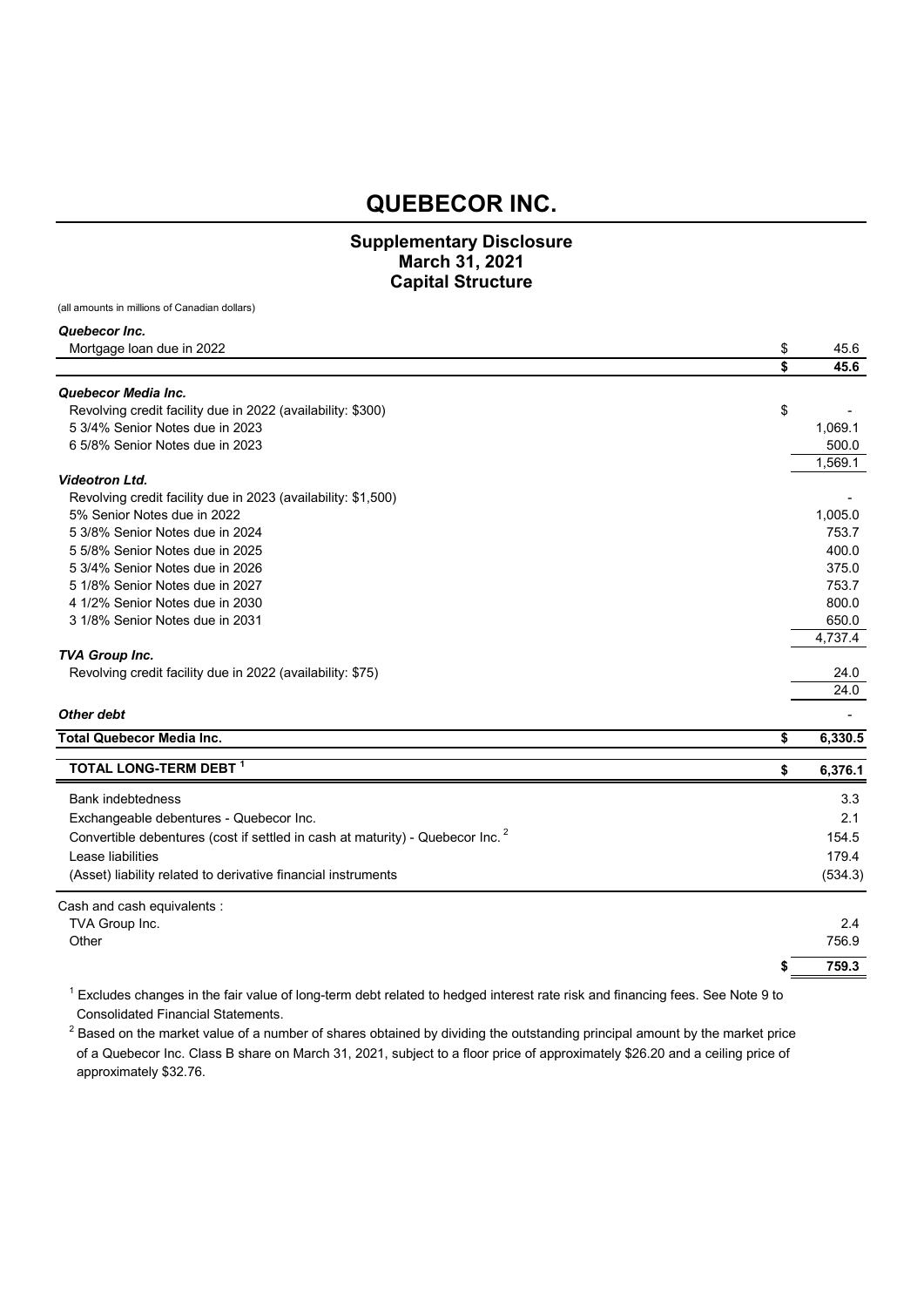#### **Supplementary Disclosure March 31, 2021 Consolidated Net Debt Leverage Ratio**

(all amounts in millions of Canadian dollars, except ratios)

|                                                               | 2021          |               | 2020          |               |               |
|---------------------------------------------------------------|---------------|---------------|---------------|---------------|---------------|
|                                                               | <b>Mar 31</b> | <b>Dec 31</b> | <b>Sep 30</b> | <b>Jun 30</b> | <b>Mar 31</b> |
| Total long-term debt <sup>1</sup>                             | \$6,376.1     | \$5,786.4     | \$5.952.1     | \$6.019.1     | \$6,224.4     |
| Add (deduct):                                                 |               |               |               |               |               |
| (Asset) liability related to derivative financial instruments | (534.3)       | (597.1)       | (798.6)       | (902.9)       | (1,043.9)     |
| Lease liabilities                                             | 179.4         | 173.3         | 168.0         | 157.1         | 153.0         |
| <b>Bank indebtedness</b>                                      | 3.3           | 1.7           | 15.2          | 20.6          | 16.6          |
| Cash and cash equivalents                                     | (759.3)       | (136.7)       | (40.7)        | (25.0)        | (43.8)        |
| Consolidated net debt excluding convertible debentures        | \$5,265.2     | \$5,227.6     | \$5,296.0     | \$5,268.9     | \$5,306.3     |
| Divided by: trailing 12-month adjusted EBITDA                 | \$1,968.6     | \$1,952.6     | \$1,920.3     | \$1,916.2     | \$1,895.5     |
| Consolidated net debt leverage ratio                          | 2.67x         | 2.68x         | 2.76x         | 2.75x         | 2.80x         |

 $^1$  Excludes changes in the fair value of long-term debt related to hedged interest rate risk and financing fees. See Note 9 to Consolidated Financial Statements.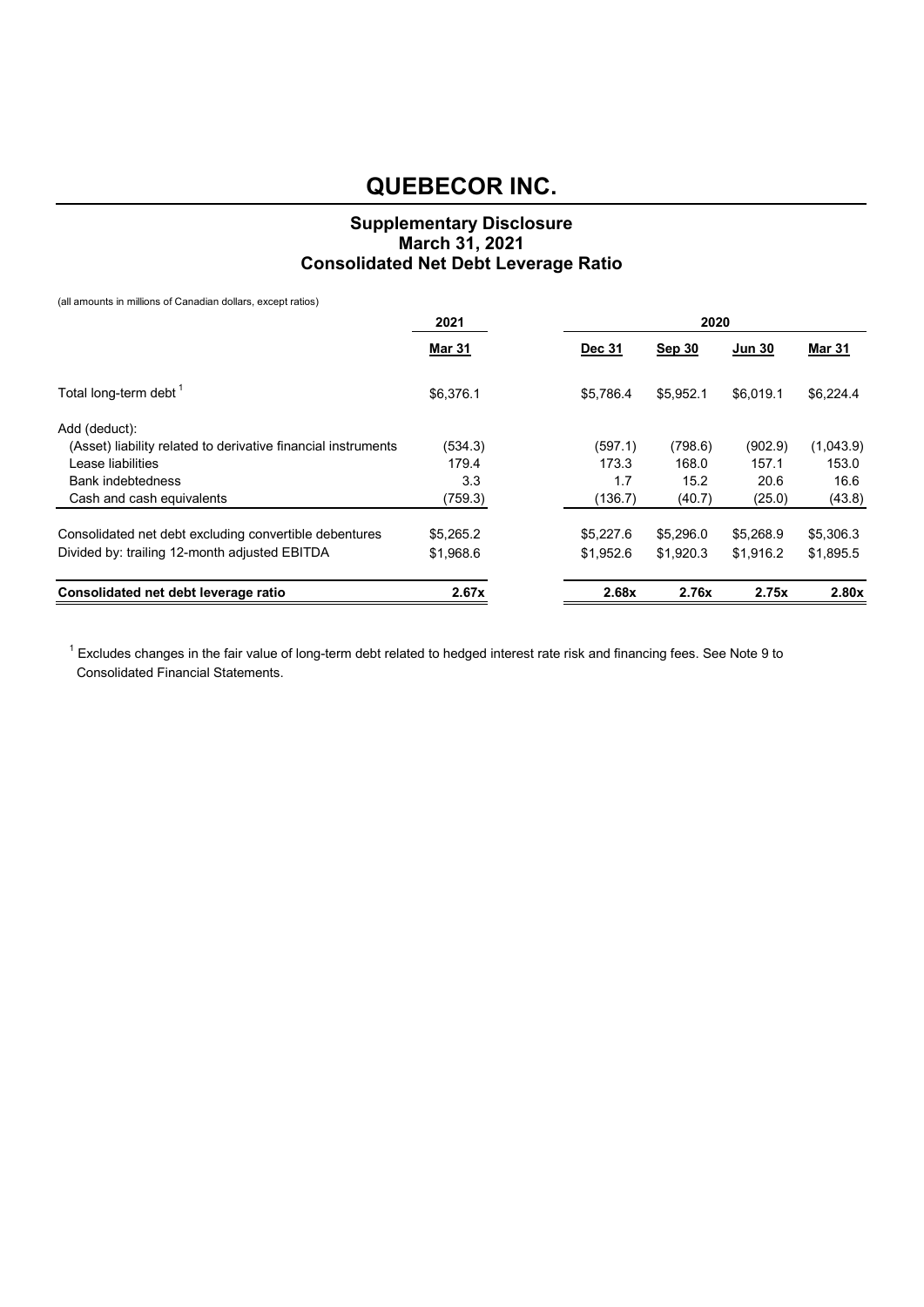### **TELECOMMUNICATIONS**

#### **Supplementary Disclosure March 31, 2021 Operating Results**

|                                              | 2021          |                     |            | 2020    |               |               |            |
|----------------------------------------------|---------------|---------------------|------------|---------|---------------|---------------|------------|
|                                              | <b>Mar 31</b> |                     | Dec 31     | Sep 30  | <b>Jun 30</b> | <b>Mar 31</b> |            |
| Revenue-Generating Units ('000) <sup>1</sup> | 6,145.3       |                     | 6,147.9    | 6,104.9 | 6,100.2       | 6,085.2       |            |
| Mobile Telephony Lines ('000)                | 1,503.2       |                     | 1,481.1    | 1,452.6 | 1,404.9       | 1,369.8       |            |
| Homes Passed ('000)                          | 3,005.1       |                     | 2,994.7    | 2,983.3 | 2,970.9       | 2,958.0       |            |
| Internet Subscribers ('000)                  | 1,807.4       |                     | 1,796.8    | 1,769.8 | 1,749.3       | 1,733.4       |            |
| Penetration of Homes Passed                  | 60.1%         |                     | 60.0%      | 59.3%   | 58.9%         | 58.6%         |            |
| Television Subscribers ('000)                | 1,459.1       |                     | 1,475.6    | 1,481.8 | 1,497.3       | 1,512.1       |            |
| Penetration of Homes Passed                  | 48.6%         |                     | 49.3%      | 49.7%   | 50.4%         | 51.1%         |            |
| Wireline Telephony Lines ('000)              | 897.7         |                     | 924.7      | 947.8   | 976.5         | 998.2         |            |
| Penetration of Homes Passed                  | 29.9%         |                     | 30.9%      | 31.8%   | 32.9%         | 33.7%         |            |
| Over-the-Top Video Subscribers ('000)        | 477.9         |                     | 469.7      | 452.9   | 472.2         | 471.7         |            |
|                                              |               | <b>1st Quarter</b>  |            |         |               | <b>YTD</b>    |            |
|                                              | 2021          | 2020                | <b>VAR</b> |         | 2021          | 2020          | <b>VAR</b> |
| (in millions)                                |               |                     |            |         |               |               |            |
| Revenues                                     |               |                     |            |         |               |               |            |
| Internet                                     | \$296.6       | \$277.5             | 6.9%       |         | \$296.6       | \$277.5       | 6.9%       |
| Television                                   | 213.2         | 233.1               | $-8.5%$    |         | 213.2         | 233.1         | $-8.5%$    |
| Mobile Telephony                             | 170.5         | 160.2               | 6.4%       |         | 170.5         | 160.2         | 6.4%       |
| <b>Wireline Telephony</b>                    | 80.7          | 82.8                | $-2.5%$    |         | 80.7          | 82.8          | $-2.5%$    |
| <b>Equipment Sales</b>                       | 107.2         | 76.1                | 40.9%      |         | 107.2         | 76.1          | 40.9%      |
| Other                                        | 45.8          | 45.0                | 1.8%       |         | 45.8          | 45.0          | 1.8%       |
| Telecommunications                           | \$914.0       | \$874.7             | 4.5%       |         | \$914.0       | \$874.7       | 4.5%       |
| <b>Adjusted EBITDA</b>                       |               |                     |            |         |               |               |            |
| Telecommunications                           | \$450.9       | \$435.5             | 3.5%       |         | \$450.9       | \$435.5       | 3.5%       |
| Cash flows used for:                         |               |                     |            |         |               |               |            |
| Additions to PP&E                            | \$107.6       | \$73.6              |            |         | \$107.6       | \$73.6        |            |
| Additions to Intangible Assets               | 51.3          | 95.1                |            |         | 51.3          | 95.1          |            |
| Telecommunications                           | \$158.9       | $\overline{$}168.7$ | $-5.8%$    |         | \$158.9       | \$168.7       | $-5.8%$    |
| Mobile Telephony ABPU <sup>2</sup>           | \$49.95       | \$51.60             |            |         | \$49.95       | \$51.60       |            |
| Total ABPU <sup>2</sup>                      | \$49.96       | \$49.90             |            |         | \$49.96       | \$49.90       |            |

 $^1$  Revenue-generating units (" RGUs ") are the sum of subscriptions to the television, Internet access and Club illico over-the-top video services, plus subscriber connections to the wireline and mobile telephony services.

 $^2$  Average billing per unit (" ABPU ") is an indicator used to measure monthly average subscription billing per revenue-generating unit.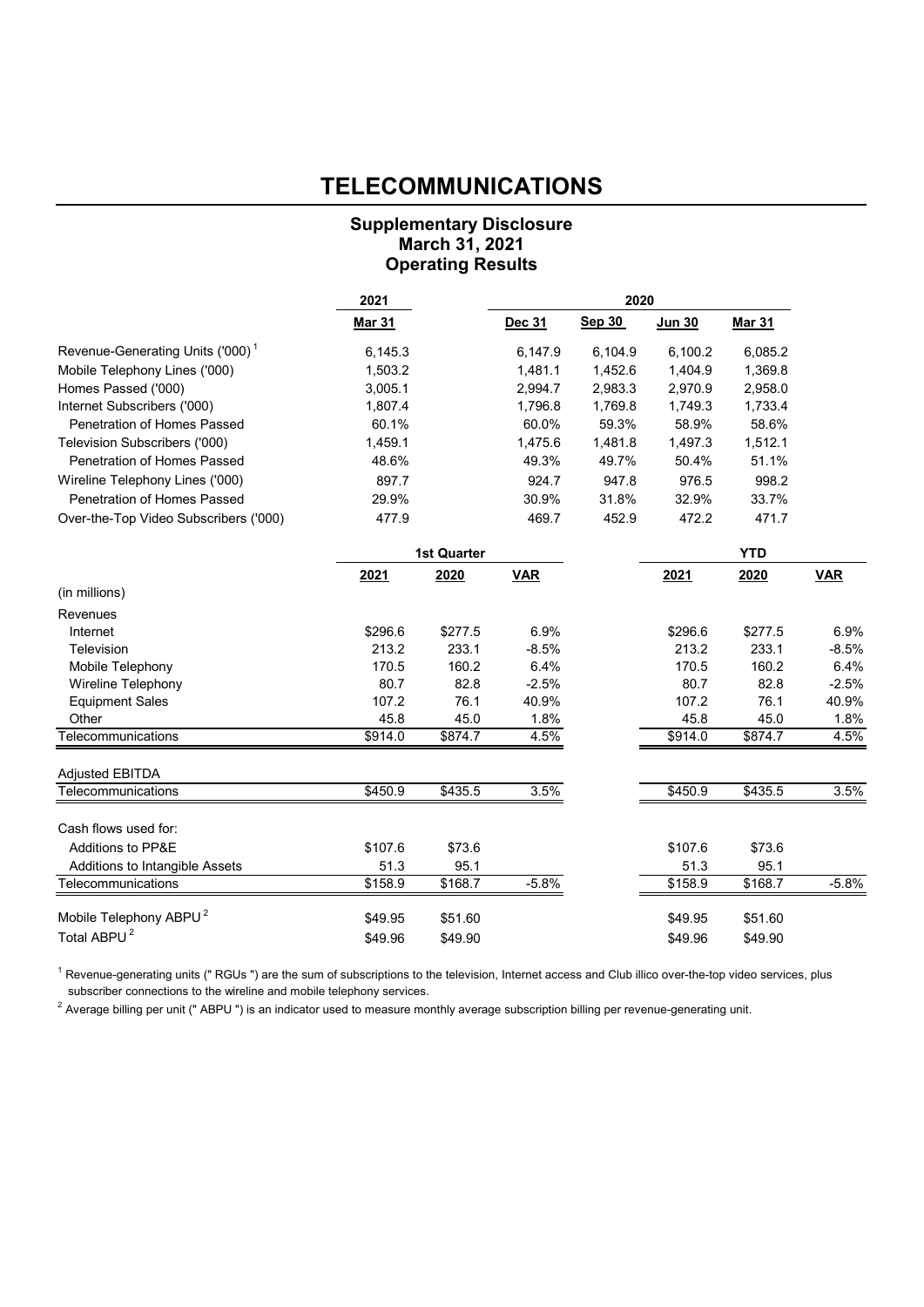#### **Supplementary Disclosure March 31, 2021 Shares Held in Subsidiaries**

|                                     | <b>Number</b> |            |            |  |  |
|-------------------------------------|---------------|------------|------------|--|--|
|                                     | of shares     | Equity (%) | Voting (%) |  |  |
| <b>Shares held by Quebecor Inc.</b> |               |            |            |  |  |
| Quebecor Media Inc.                 | 79,377,062    | 100.0%     | 100.0%     |  |  |
| Shares held by Quebecor Media Inc.  |               |            |            |  |  |
| TVA Group Inc.                      | 29,539,364    | 68.4%      | 99.9%      |  |  |